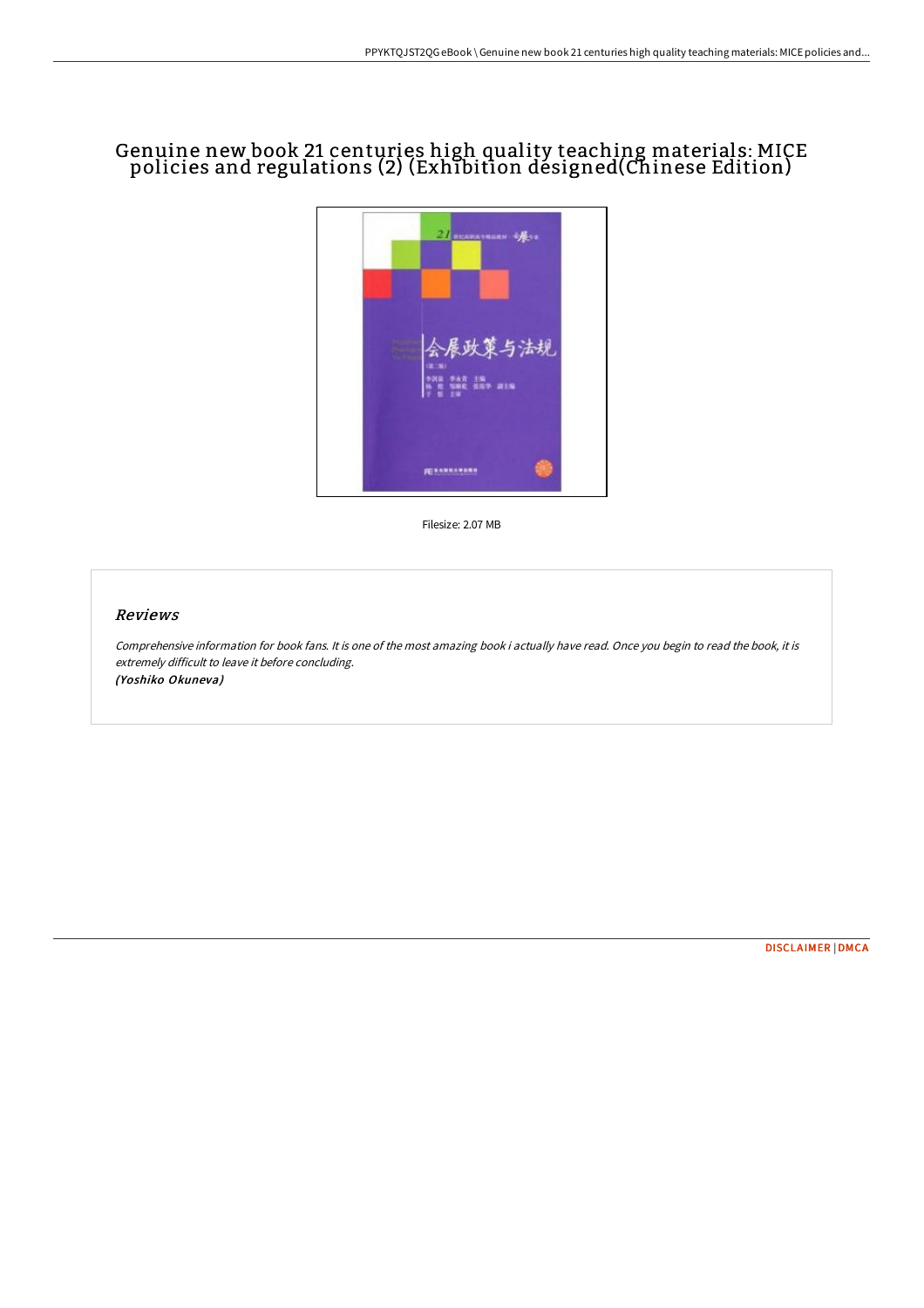## GENUINE NEW BOOK 21 CENTURIES HIGH QUALITY TEACHING MATERIALS: MICE POLICIES AND REGULATIONS (2) (EXHIBITION DESIGNED(CHINESE EDITION)



To download Genuine new book 21 centuries high quality teaching materials: MICE policies and regulations (2) (Exhibition designed(Chinese Edition) eBook, remember to access the hyperlink under and download the ebook or have access to additional information which are related to GENUINE NEW BOOK 21 CENTURIES HIGH QUALITY TEACHING MATERIALS: MICE POLICIES AND REGULATIONS (2) (EXHIBITION DESIGNED(CHINESE EDITION) book.

paperback. Condition: New. Ship out in 2 business day, And Fast shipping, Free Tracking number will be provided after the shipment.Paperback. Pub Date :2012-08-01 Pages: 162 Publisher: The Dongbei University Press welcomes Salan. service and quality to your satisfaction. please tell your friends around. thank you for your support and look forward to serve you QQ: 11408523441 We sold books are not tax price. For invoices extra to eight percent of the total amount of the tax point. Please note in advance. After payment. within 48 hours of delivery to you. Do not frequent reminders. if not the recipient. please be careful next single. OUR default distribution for Shentong through EMS. For other courier please follow customer instructions. The restaurant does not the post office to hang brush. please understand. Using line payment. must be in time for the payment to contact us. Stock quantity is not allowed. Specific contact customer service. 6. Restaurant on Saturday and Sunday. holidays. only orders not shipped. The specific matters Contact Customer Service. . Basic Information Title: 21 centuries high quality teaching materials: MICE policies and regulations (2) (HKCEC professional) List Price: 20.00 Price: 16.00 yuan. 4.00 yuan discount you save: 80% off: Press : Dongbei University Press Publication Date: August 1. 2012 ISBN: 9787565408854 words: Page: 162 Edition: 2nd Edition Binding: Paperback: Weight: 222 g Editor's Executive Summary 21 centuries high Excellent Textbooks: Exhibition policies and regulations (2) (HKCEC professional) The amendments around the characteristics of China's vocational education students and training objectives to apply what they have learned as a starting point. through the combination of theory and practice. build exhibition of applied vocational characteristics. the actual need of Basic Theory of Law as the basis. combined with the practice of exhibition management. both introduced universal laws and regulations. but also closely...

Read Genuine new book 21 centuries high quality teaching materials: MICE policies and regulations (2) (Exhibition [designed\(Chinese](http://digilib.live/genuine-new-book-21-centuries-high-quality-teach-1.html) Edition) Online

 $Hf$ Download PDF Genuine new book 21 centuries high quality teaching materials: MICE policies and regulations (2) (Exhibition [designed\(Chinese](http://digilib.live/genuine-new-book-21-centuries-high-quality-teach-1.html) Edition)